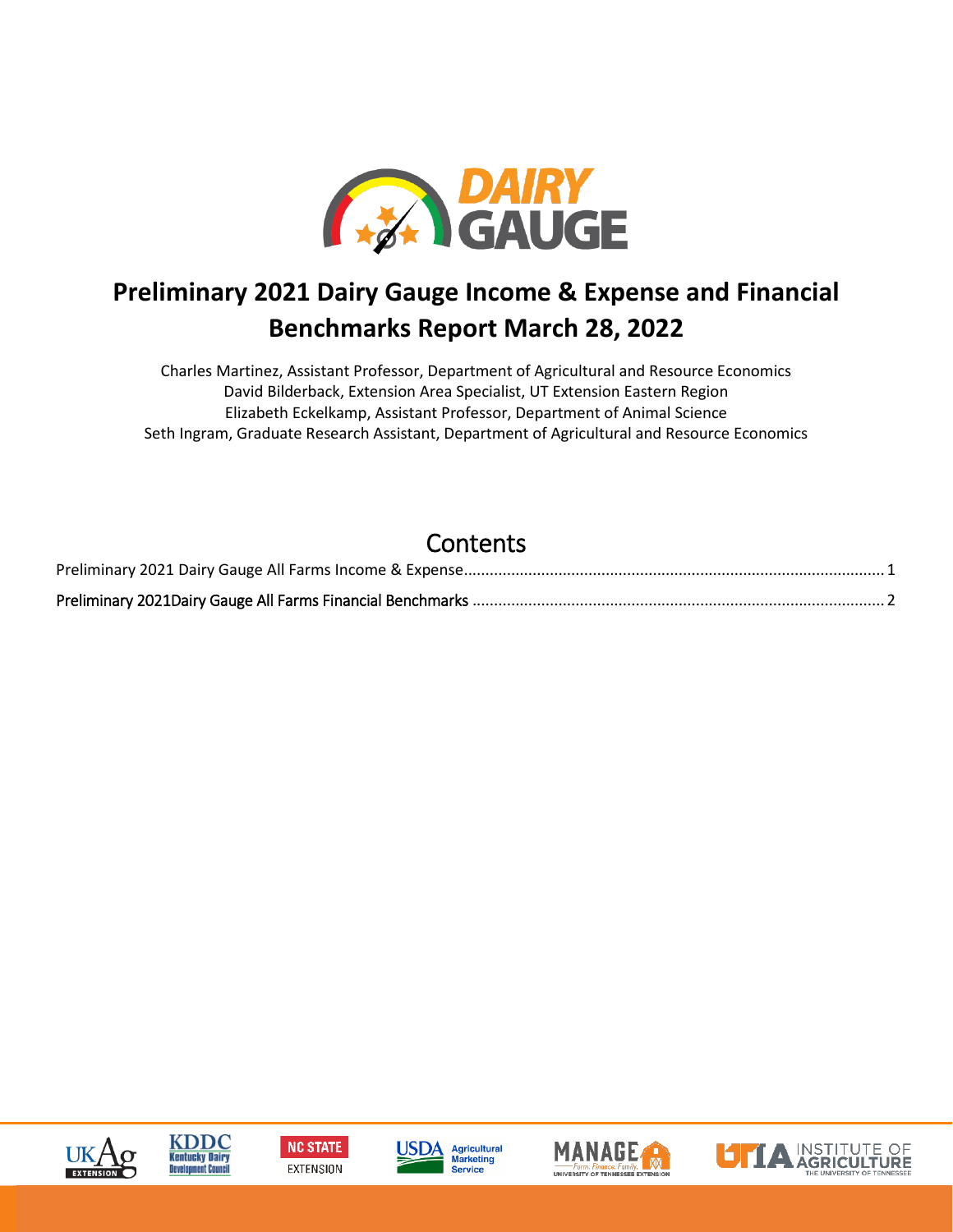<span id="page-1-0"></span>

| Preliminary 2021 Dairy Gauge All Farms Income & Expense<br>$N = 10$ |                          |                   |  |  |  |
|---------------------------------------------------------------------|--------------------------|-------------------|--|--|--|
| <b>Milk Production</b>                                              | Group Total <sup>2</sup> | Mean <sup>1</sup> |  |  |  |
| <b>Annual Milk Production</b>                                       | 220,024,593              | 18,482,465        |  |  |  |
| Number of Cows                                                      | 8.449                    | 737               |  |  |  |
| Average Pounds                                                      |                          | 24,903            |  |  |  |

|                            |                             |                      | Per              |
|----------------------------|-----------------------------|----------------------|------------------|
| Income                     | Per Farm Total <sup>1</sup> | Per Cow <sup>1</sup> | CWT <sup>1</sup> |
| Calves & Heifers           | 34,840.76                   | 60.95                | 0.23             |
| Crops                      | 46,997.77                   | 88.05                | 0.35             |
| Cull Cows                  | 177,172.32                  | 229.01               | 0.91             |
| <b>Dividends</b>           | 90,272.26                   | 135.82               | 0.56             |
| <b>Government Payments</b> | 244,189.55                  | 379.10               | 1.55             |
| Milk                       | 3,684,125.90                | 4,943.30             | 19.91            |
| Other Income               | 165,095.57                  | 163.87               | 0.65             |
| <b>Gross Farm Income</b>   | 4,441,292.48                | 5,993.27             | 23.99            |

|                                              |                             |                      |                  | <b>Percent of</b>   | <b>Percent of</b>   |
|----------------------------------------------|-----------------------------|----------------------|------------------|---------------------|---------------------|
|                                              |                             |                      | Per              | <b>Milk</b>         | <b>Gross Farm</b>   |
| <b>Variable Expense</b>                      | Per Farm Total <sup>1</sup> | Per Cow <sup>1</sup> | CWT <sup>1</sup> | Income <sup>1</sup> | Income <sup>1</sup> |
| <b>Animal Health</b>                         | 109,712.83                  | 138.31               | 0.55             | 2.7%                | 2.3%                |
| <b>Bedding</b>                               | 31,698.88                   | 42.17                | 0.17             | 0.8%                | 0.7%                |
| <b>Breeding</b>                              | 32,820.09                   | 45.71                | 0.19             | 0.9%                | 0.8%                |
| Chemicals                                    | 51,354.10                   | 73.58                | 0.30             | 1.5%                | 1.2%                |
| Crop Insurance                               | 4,255.75                    | 8.41                 | 0.04             | 0.2%                | 0.1%                |
| <b>Custom Hired</b>                          | 72,597.14                   | 102.04               | 0.41             | 2.1%                | 1.7%                |
| Feed                                         | 1,819,292.26                | 2,385.62             | 9.60             | 47.8%               | 39.4%               |
| Fertilizer                                   | 109,514.65                  | 166.63               | 0.68             | 3.4%                | 2.8%                |
| Fuel & Oil                                   | 98,938.10                   | 131.55               | 0.52             | 2.6%                | 2.2%                |
| Insurance                                    | 57,295.32                   | 93.23                | 0.37             | 1.9%                | 1.5%                |
| Interest                                     | 82,618.71                   | 158.23               | 0.65             | 3.3%                | 2.7%                |
| Labor                                        | 602,292.26                  | 783.99               | 3.13             | 15.7%               | 13.0%               |
| Machinery Lease                              | 18,978.52                   | 36.23                | 0.15             | 0.7%                | 0.6%                |
| Milk Hauling                                 | 95,834.78                   | 143.56               | 0.60             | 3.0%                | 2.5%                |
| Milk Marketing                               | 28,739.26                   | 37.44                | 0.15             | 0.8%                | 0.6%                |
| <b>Milk Testing</b>                          | 2,835.17                    | 5.99                 | 0.03             | 0.1%                | 0.1%                |
| <b>Other Expenses</b>                        | 16,982.50                   | 24.39                | 0.10             | 0.5%                | 0.4%                |
| <b>Professional Fees</b>                     | 8,651.89                    | 11.63                | 0.05             | 0.2%                | 0.2%                |
| Rent                                         | 37,393.21                   | 45.71                | 0.18             | 0.9%                | 0.8%                |
| Repairs                                      | 282,877.27                  | 373.11               | 1.54             | 7.7%                | 6.4%                |
| Seed                                         | 63,618.84                   | 99.43                | 0.40             | 2.0%                | 1.7%                |
| <b>Supplies</b>                              | 115,582.22                  | 149.30               | 0.59             | 3.0%                | 2.5%                |
| <b>Taxes</b>                                 | 18,659.47                   | 31.50                | 0.13             | 0.6%                | 0.5%                |
| Utilities                                    | 116,136.89                  | 175.72               | 0.71             | 3.6%                | 3.0%                |
| Total Cash Farm Expense <sup>1</sup>         | 4,014,083.48                | 5,454.66             | 21.87            | 109.2%              | 90.1%               |
| Net Farm Income From Operations <sup>1</sup> | 136,940.97                  | 184.00               | 2.61             |                     |                     |

1. Adjust the means to not include the lowest 2.5% and highest 2.5% values.

2. Group totals are actual totals not adjusted to means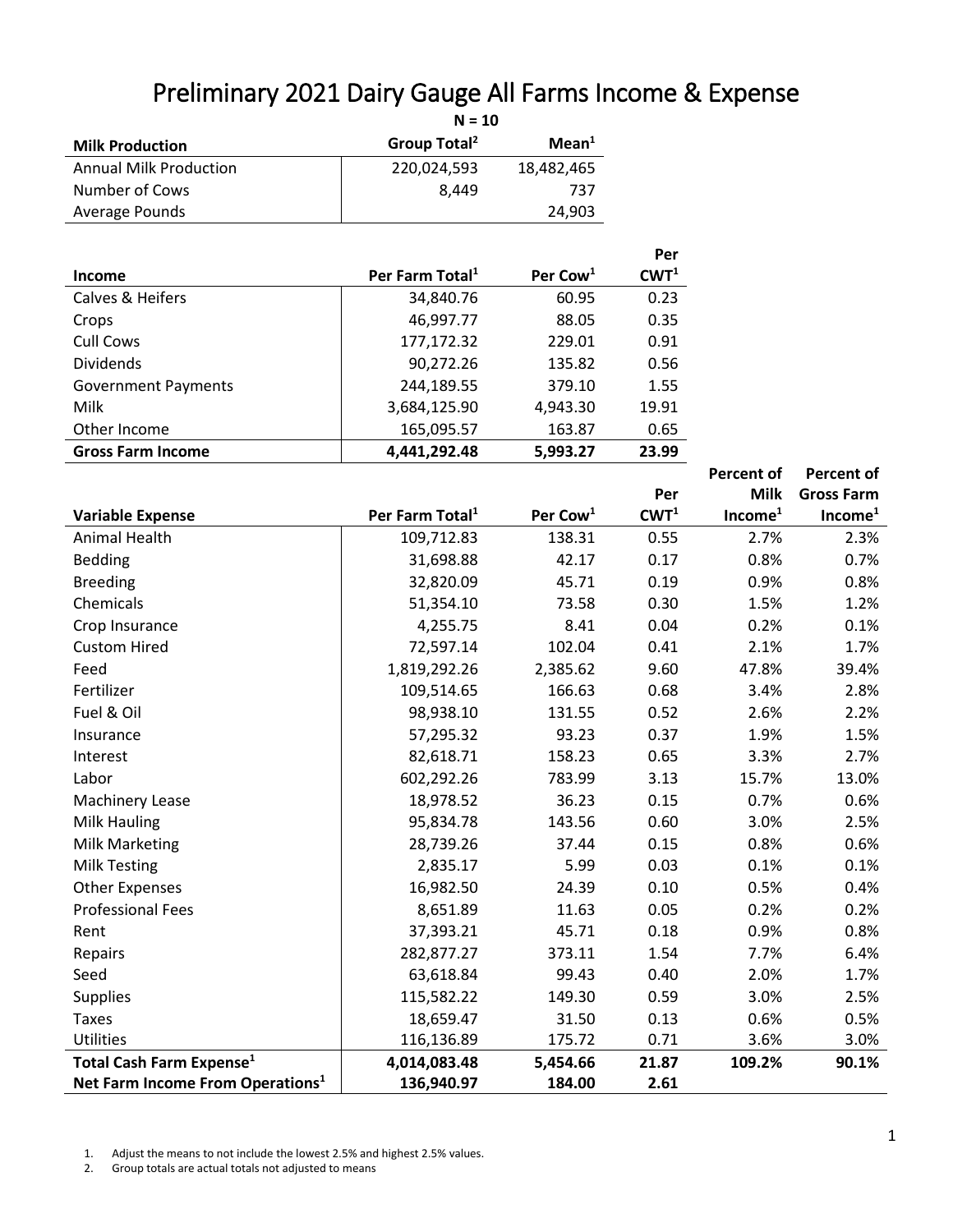## <span id="page-2-0"></span>Preliminary 2021Dairy Gauge All Farms Financial Benchmarks

 $N = 10$ 

| <b>Balance Sheet &amp; Profitability Benchmarks1</b> |                |  |  |
|------------------------------------------------------|----------------|--|--|
| Debt Per Cow                                         | \$4,634.10     |  |  |
| Non-Land Debt Per Cow                                | \$1,980.31     |  |  |
| <b>Total Investment Per Cow</b>                      | \$20,108.47    |  |  |
| Non-Land Total Investment Per Cow                    | \$9,669.39     |  |  |
| <b>Asset Turnover Ratio</b>                          | 31%            |  |  |
| <b>Current Ratio</b>                                 | 3.00           |  |  |
| <b>Working Capital</b>                               | \$1,183,795.75 |  |  |
| Debt to Asset Ratio                                  | 25%            |  |  |
| Debt to Equity Ratio                                 | 34%            |  |  |
| Rate of Return on Farm Assets (ROA)                  | 3.3%           |  |  |
| Non-land Rate of Return on Farm Assets (ROA)         | 7%             |  |  |
| Rate of Return on Farm Equity (ROE)                  | 1.1%           |  |  |
| Non-land Rate of Return on Farm Equity (ROE)         | 2.0%           |  |  |
| <b>Operating Profit Margin</b>                       | 9.8%           |  |  |
| Income & Expense Benchmarks <sup>1</sup>             |                |  |  |
| <b>Income Per Cow</b>                                | \$5,993.27     |  |  |
| Livestock Expenses                                   | 3.2%           |  |  |
| Operation Cost (As a Percentage of Gross Income)     | 88%            |  |  |
| Net Farm Income Ratio                                | 3%             |  |  |
| Labor Expense                                        | 13%            |  |  |
| Interest Expense Ratio                               | 2.7%           |  |  |
| Feed Benchmarks <sup>1</sup>                         |                |  |  |
| <b>Purchased Feed</b>                                | \$9.60         |  |  |
| Forage cost                                          | \$2.90         |  |  |
| Total Feed Cost per CWT                              | \$12.49        |  |  |
| <b>Purchased Feed Costs</b>                          | 39%            |  |  |
| Total Feed Cost (as a percent of milk income)        | 62%            |  |  |
| Milk Income Over Feed Cost                           | \$7.67         |  |  |
| Milk Income Over Feed Cost %                         | 38%            |  |  |
| Milk Returns per \$100 of Purchased Feed             | \$210.14       |  |  |
| Milk Returns per \$100 of Total Feed                 | \$162.06       |  |  |

1. Adjust the means to not include the lowest 2.5% and highest 2.5% values.

2. Group totals are actual totals not adjusted to means